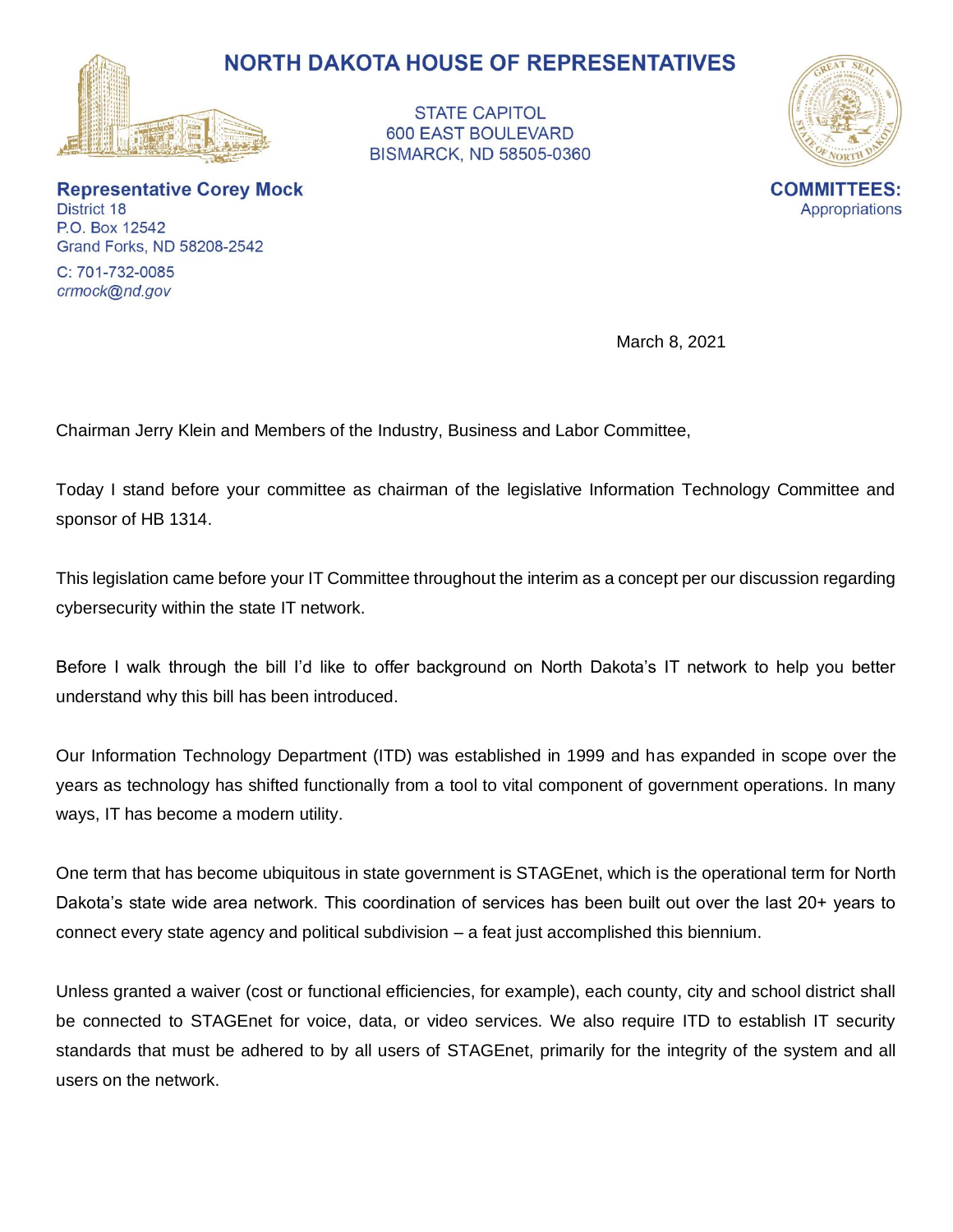Keep in mind that North Dakota has several critical services on or connected to this network, including (but not limited to) financial and vital records, service applications, state and national defense, oil and gas records, and much more.

ITD will testify to the fact that North Dakota remains a frequent target for cyberattacks from amateur hackers to foreign-state sponsored espionage. In fact, North Dakota was involved in a recent attack by state-sponsored Chinese threat actors known commonly as Hafnium. This security breach was not unique to North Dakota, but agencies and political subdivisions across the state were targeted once Microsoft discovered flaws in their software and hackers moved to exploit the hole before a patch could be deployed.

As we've learned: a breach of one is potentially a breach of all, which makes legislation found in HB 1314 critically important.

Before we move into other testimony I'll quickly walk through the legislation that will create a new section in Title 54 (state government) of North Dakota Century Code:

Definitions include industry standard and clarifying terms, such as breach, criminal justice information, denial of service (DOS) attack, financial, medical, personal, and health insurance information, malware, ransom, and others.

Where you see the term "entity" in this bill, know that it's referring to an executive branch state agency or political subdivision within this state. House IBL made this important distinction upon our request once we learned that Missouri River Energy Services (MRES) is technically a political subdivision based in South Dakota but servicing municipal clients in North Dakota. It was never intended for MRES to fall under the jurisdiction of ITD – they are already highly regulated as an energy service provider – and thus the correction was made.

The House also added the Federal Information Processing Standards (FIPS) definition of significant damage to clarify when an incident warrants reporting to ITD. This issue was heavily reviewed and considered throughout the first half of the session. We made this clarification to ensure all potentially serious incidents are reported to ITD but preventing a large number of unnecessary reports from overwhelming our IT security team.

Beginning on Page 4 Line 1, this new section of law would require any executive branch agency or political subdivision to disclose to ITD an "identified or suspected cybersecurity incident that affects the confidentiality, integrity, or availability of information systems, data, or services." Disclosure must happen in the most expedient time possible and without reasonable delay, but no specific timeline is provided understanding circumstances vary wildly.